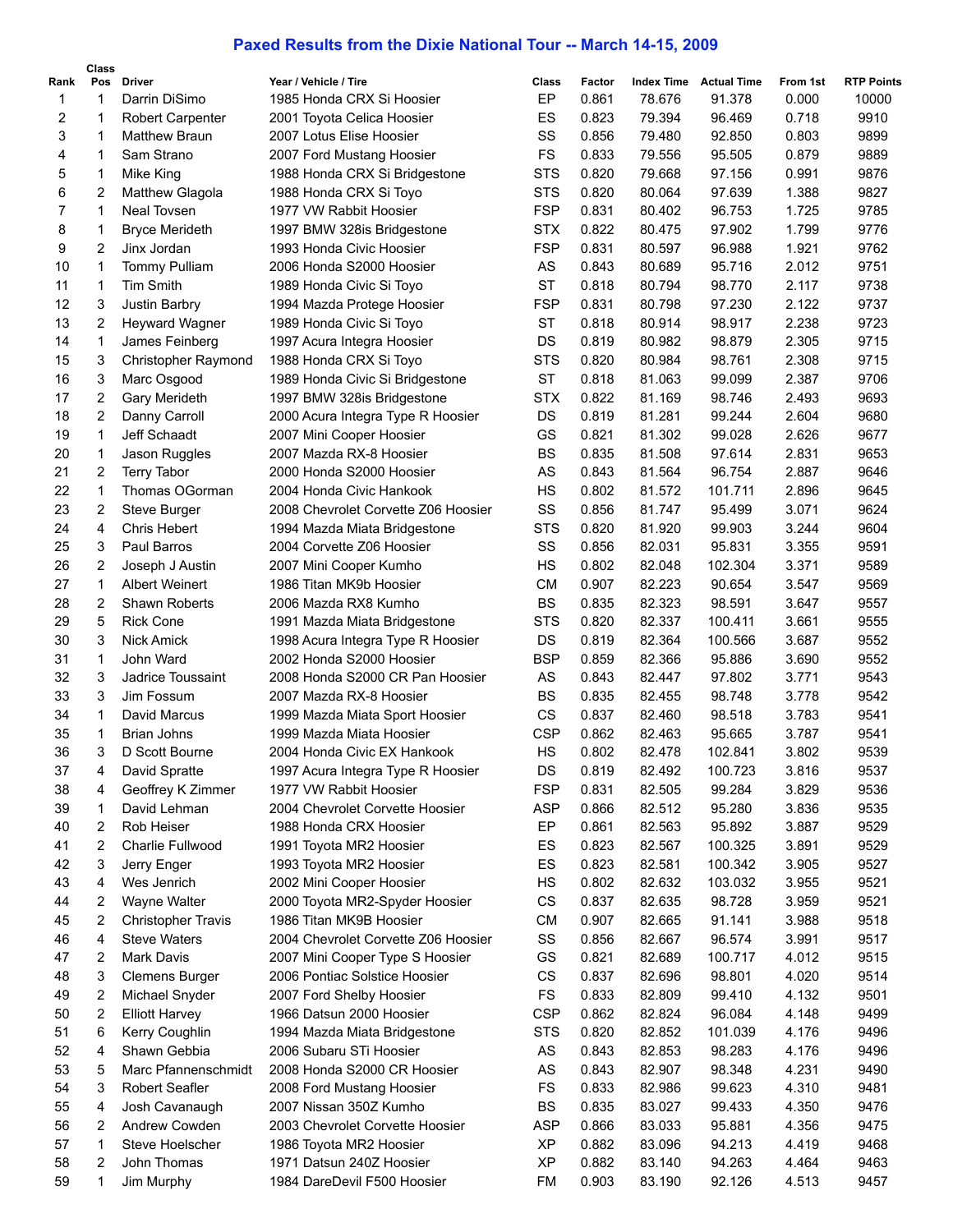| 60       | 5                | <b>Bryan Hertweck</b>     | 2008 Chevrolet Corvette Hoosier                    | SS          | 0.856 | 83.192           | 97.187  | 4.516 | 9457 |
|----------|------------------|---------------------------|----------------------------------------------------|-------------|-------|------------------|---------|-------|------|
| 61       | 7                | Andy Clark                | 1988 Honda CRX Bridgestone                         | <b>STS</b>  | 0.820 | 83.231           | 101.501 | 4.554 | 9453 |
| 62       | 1                | Tara Johns                | 1999 Mazda Miata Hoosier                           | <b>CSPL</b> | 0.862 | 83.254           | 96.582  | 4.577 | 9450 |
| 63       | 8                | Scott Sawyer              | 1989 Honda CRX Si Toyo                             | <b>STS</b>  | 0.820 | 83.254           | 101.529 | 4.577 | 9450 |
| 64       | 6                | Jason Huepenbecker        | 2002 Chevrolet Corvette Z06 Hoosier                | SS          | 0.856 | 83.303           | 97.317  | 4.627 | 9445 |
| 65       | 5                | Keith Robertson           | 1995 BMW M3 Kumho                                  | <b>BS</b>   | 0.835 | 83.325           | 99.790  | 4.648 | 9442 |
| 66       | 5                | Jason Minehart            | 1994 MAZDA Protege Hoosier                         | <b>FSP</b>  | 0.831 | 83.334           | 100.281 | 4.657 | 9441 |
| 67       | 3                | Christopher Cline         | 1995 BMW 325is                                     | <b>STX</b>  | 0.822 | 83.359           | 101.410 | 4.683 | 9438 |
| 68       | 3                | Douglas Quara             | 1993 Mazda Miata Hoosier                           | <b>CSP</b>  | 0.862 | 83.375           | 96.723  | 4.699 | 9436 |
| 69       | 4                | Scott Strickland          | 1989 Honda Civic Bridgestone                       | <b>ST</b>   | 0.818 | 83.385           | 101.938 | 4.709 | 9435 |
| 70       | 1                | <b>Thomas Austin</b>      | 1960 Austin Mini Hoosier                           | <b>DM</b>   | 0.900 | 83.429           | 92.699  | 4.753 | 9430 |
| 71       | 6                | Michael Cavanaugh         | 2008 Nissan 350Z Kumho                             | <b>BS</b>   | 0.835 | 83.433           | 99.920  | 4.757 | 9430 |
| 72       | 2                | Vern Lyle                 | 1997 KBS MKVII Hoosier                             | FM          | 0.903 | 83.434           | 92.397  | 4.758 | 9430 |
| 73       | 4                | <b>Brian Meyers</b>       | 2007 Ford Mustang GT Hoosier                       | <b>FS</b>   | 0.833 | 83.450           | 100.180 | 4.773 | 9428 |
| 74       | 4                | <b>Brian Bell</b>         | 1997 BMW 328is                                     | <b>STX</b>  | 0.822 | 83.465           | 101.539 | 4.789 | 9426 |
| 75       | 5                | David OMaley              | 1989 Honda Civic Si Toyo                           | <b>ST</b>   | 0.818 | 83.479           | 102.053 | 4.803 | 9425 |
| 76       | 7                | Tim Dorman                | 2006 Chevrolet Z06 Corvettte Hoosier               | SS          | 0.856 | 83.494           | 97.540  | 4.818 | 9423 |
| 77       | 1                | Corey Ridgick             | 2006 Mitsubishi EVO IX Bridgestone                 | STU         | 0.836 | 83.497           | 99.877  | 4.821 | 9423 |
| 78       | 5                | Mitchell Wagner           | 1989 Honda Civic Si Toyo                           | <b>STX</b>  | 0.822 | 83.514           | 101.598 | 4.837 | 9421 |
| 79       | $\mathbf 1$      | G R Bowland               | 2002 Bowland Boys Racing Hoosier                   | AM          | 1.000 | 83.516           | 83.516  | 4.840 | 9421 |
| 80       | 3                | Jesse Naughton            | 2001 Toyota MR Spyder Hoosier                      | <b>XP</b>   | 0.882 | 83.556           | 94.735  | 4.880 | 9416 |
| 81       | $\overline{7}$   | Chike Dellimore           | 2006 Mazda RX-8 Kumho                              | <b>BS</b>   | 0.835 | 83.601           | 100.121 | 4.925 | 9411 |
| 82       | $\mathbf 1$      | <b>Steven Rankins</b>     | 2000 Subaru Impreza RS                             | <b>DSP</b>  | 0.845 | 83.663           | 99.010  | 4.987 | 9404 |
| 83       | 5                | Des Toups                 | 2002 Mini Cooper Hoosier                           | <b>HS</b>   | 0.802 | 83.694           | 104.356 | 5.017 | 9401 |
| 84       | $\mathbf 1$      | Robert Lewis              | 1965 Ford Mustang Goodyear                         | <b>CP</b>   | 0.864 | 83.710           | 96.887  | 5.034 | 9399 |
| 85       | 6                | David Roberts             | 2001 Honda S2000 Hoosier                           | AS          | 0.843 | 83.734           | 99.329  | 5.058 | 9396 |
| 86       | $\boldsymbol{7}$ | Jeffrey Wetzel            | 2008 Honda S2000 Hoosier                           | AS          | 0.843 | 83.791           | 99.396  | 5.114 | 9390 |
|          |                  |                           |                                                    | <b>CSP</b>  | 0.862 |                  |         |       | 9388 |
| 87<br>88 | 4                | Kevin Boswell             | 1990 Mazda Miata Kumho<br>1992 Mazda Miata Hoosier | <b>CSP</b>  | 0.862 | 83.801<br>83.951 | 97.217  | 5.125 | 9372 |
|          | 5                | John Waight               |                                                    |             |       |                  | 97.391  | 5.275 |      |
| 89       | 8                | Aaron Buckley             | 2008 Chevrolet Corvette Z51 Hoosier                | SS          | 0.856 | 83.986           | 98.115  | 5.310 | 9368 |
| 90       | 6                | James Wilson              | 2000 Subaru Impreza 2.5 Bridgestone                | <b>ST</b>   | 0.818 | 84.005           | 102.695 | 5.328 | 9366 |
| 91       | 2                | Cy Lee                    | 2006 Mitsu Evo IX Bridgestone                      | STU         | 0.836 | 84.031           | 100.515 | 5.354 | 9363 |
| 92       | 3                | Martin Kriz               | 2006 Subaru WRX STi Bridgestone                    | STU         | 0.836 | 84.036           | 100.522 | 5.360 | 9362 |
| 93       | 6                | <b>Brian Cembor</b>       | 1989 Honda Civic Si Toyo                           | <b>STX</b>  | 0.822 | 84.056           | 102.258 | 5.380 | 9360 |
| 94       | 8                | <b>William Miller</b>     | 2004 Honda S2000 N/A                               | AS          | 0.843 | 84.095           | 99.757  | 5.419 | 9356 |
| 95       | 9                | Mark Baruth               | 2008 Honda S2000 CR Hoosier                        | AS          | 0.843 | 84.148           | 99.820  | 5.472 | 9350 |
| 96       | 1                | George Bonafede           | 2003 Mitsubishi Evo VII Hoosier                    | <b>SM</b>   | 0.867 | 84.149           | 97.058  | 5.473 | 9350 |
| 97       | $\overline{2}$   | Edward A Wesch            | 1992 Chevrolet Corvette Hoosier                    | <b>BSP</b>  | 0.859 | 84.192           | 98.012  | 5.516 | 9345 |
| 98       | 5                | David Carroll             | 2000 Acura Integra Type R Hoosier                  | DS          | 0.819 | 84.228           | 102.842 | 5.551 | 9341 |
| 99       | 4                | Daniel Stone              | 2006 Pontiac Solstice Hoosier                      | CS          | 0.837 | 84.247           | 100.654 | 5.571 | 9339 |
| 100      | 9                | Andrew Maffessanti        | 1992 Mazda Miata Bridgestone                       | <b>STS</b>  | 0.820 | 84.298           | 102.803 | 5.622 | 9333 |
| 101      | 7                | <b>Philip Fitzmaurice</b> | 1989 Honda Civic Si Bridgestone                    | <b>ST</b>   | 0.818 | 84.360           | 103.129 | 5.683 | 9326 |
| 102      | 6                | Stephen Rife              | 2008 Mazda 3 Kumho                                 | HS          | 0.802 | 84.365           | 105.193 | 5.688 | 9326 |
| 103      | 4                | Randall Wilcox            | 1991 Nissan 240SX Kumho                            | <b>XP</b>   | 0.882 | 84.372           | 95.660  | 5.696 | 9325 |
| 104      | 4                | John Lawson               | 2004 Subaru Impreza STi Kumho                      | STU         | 0.836 | 84.392           | 100.947 | 5.715 | 9323 |
| 105      | 6                | <b>Eric Trigg</b>         | 1996 Mazda Miata Hoosier                           | <b>CSP</b>  | 0.862 | 84.396           | 97.907  | 5.719 | 9322 |
| 106      | 4                | Michael Jones             | 1991 Toyota MR2 Hoosier                            | ES          | 0.823 | 84.396           | 102.547 | 5.720 | 9322 |
| 107      | 9                | <b>Gregory Shumaker</b>   | 2002 Chevy Z06 Hoosier                             | SS          | 0.856 | 84.431           | 98.634  | 5.754 | 9318 |
| 108      | 2                | Jon Krolewicz             | 1999 Subaru Impreza 2.5 R Hoosier                  | <b>DSP</b>  | 0.845 | 84.442           | 99.931  | 5.765 | 9317 |
| 109      | 7                | <b>William Harvey</b>     | 1966 Datsun 2000 Hoosier                           | <b>CSP</b>  | 0.862 | 84.485           | 98.011  | 5.809 | 9312 |
| 110      | 3                | Donald Jones              | 2002 Lexus IS300 Kumho                             | <b>DSP</b>  | 0.845 | 84.511           | 100.013 | 5.835 | 9310 |
| 111      | 8                | Jeremy Warwin             | 1989 Honda Civic Si Bridgestone                    | <b>ST</b>   | 0.818 | 84.561           | 103.375 | 5.884 | 9304 |
| 112      | 4                | Jamie Blankenburg         | 1987 BMW 325is Kumho                               | <b>DSP</b>  | 0.845 | 84.590           | 100.107 | 5.914 | 9301 |
| 113      | 8                | Daniel Shields            | 1995 BMW M3 Kumho                                  | <b>BS</b>   | 0.835 | 84.618           | 101.339 | 5.942 | 9298 |
| 114      | 8                | Robert Cain               | 1992 Mazda Miata Hoosier                           | <b>CSP</b>  | 0.862 | 84.623           | 98.171  | 5.947 | 9297 |
| 115      | 9                | Thomas Shuman             | 1990 Mazda Miata Kumho                             | <b>CSP</b>  | 0.862 | 84.629           | 98.178  | 5.953 | 9297 |
| 116      | 3                | <b>Edward Champagnie</b>  | 2003 Mitsubishi Lancer Hoosier                     | <b>BSP</b>  | 0.859 | 84.643           | 98.537  | 5.967 | 9295 |
| 117      | 3                | <b>Steve Brueck</b>       | 1984 Really Fast Weed Wacker Hoosier               | FM          | 0.903 | 84.675           | 93.771  | 5.999 | 9292 |
| 118      | 5                | Dat Nguyen                | 1999 Mazda Miata 10AE Kumho                        | CS          | 0.837 | 84.712           | 101.209 | 6.035 | 9288 |
| 119      | 10               | Craig Ellis               | 2008 Chevrolet Corvette Z06 Hoosier                | SS          | 0.856 | 84.723           | 98.976  | 6.047 | 9286 |
| 120      | 7                | Dave Hardy                | 1989 BMW 328 N/A                                   | <b>STX</b>  | 0.822 | 84.725           | 103.072 | 6.049 | 9286 |
| 121      | 4                | Brian Flanagan            | 2005 Nissan 350Zzzzzzz Hoosier                     | <b>BSP</b>  | 0.859 | 84.905           | 98.842  | 6.229 | 9266 |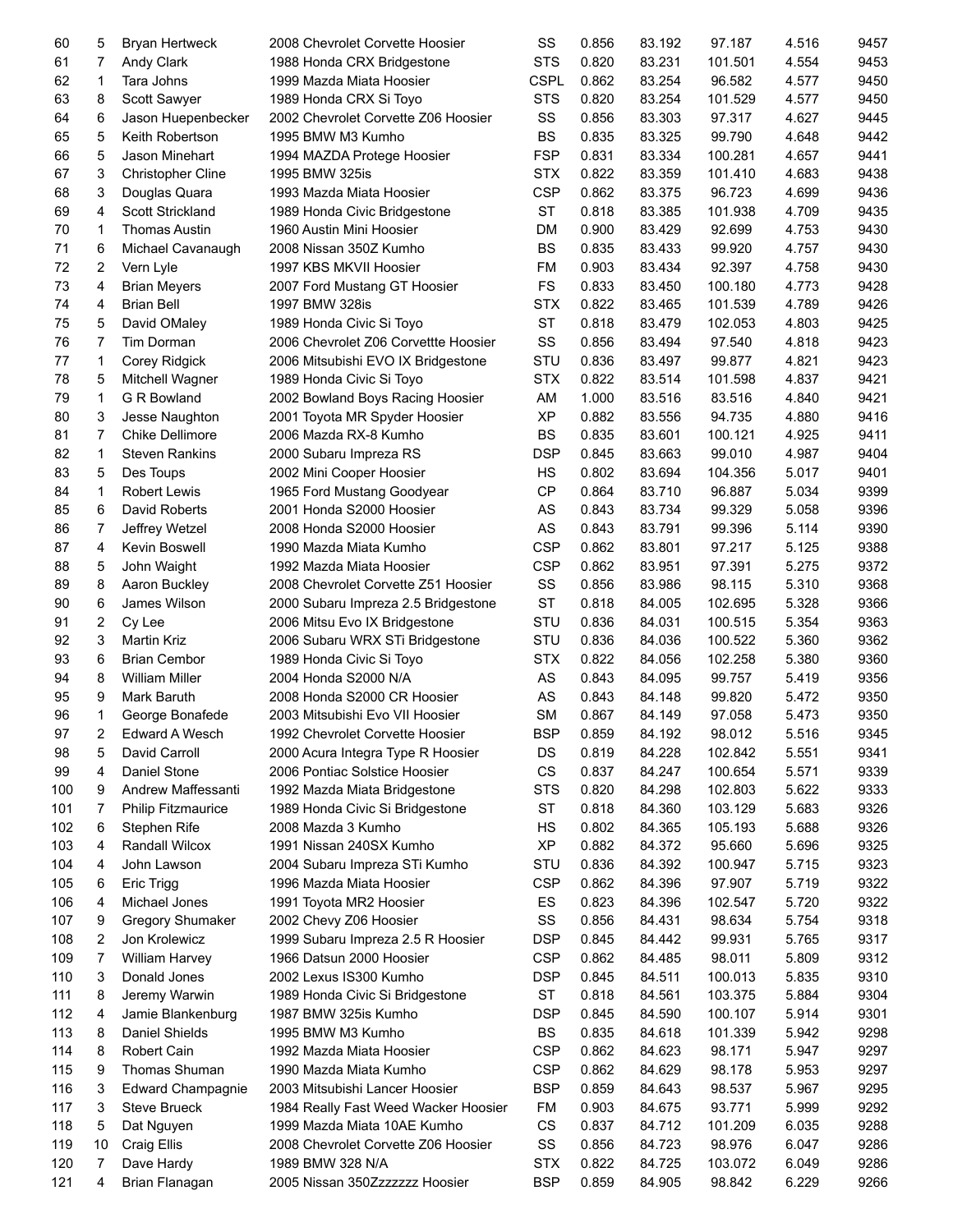| 122 | 1               | <b>Philip Cheshire</b>  | 2002 Subaru Impreza Kumho             | <b>ESP</b>  | 0.846 | 84.981 | 100.450 | 6.304 | 9258 |
|-----|-----------------|-------------------------|---------------------------------------|-------------|-------|--------|---------|-------|------|
| 123 | 9               | Nathan Peters           | 1989 Honda Civic Si Bridgestone       | <b>ST</b>   | 0.818 | 85.048 | 103.971 | 6.372 | 9251 |
| 124 | $\overline{7}$  | Scott Hoffman           | 2008 Mazda 3 Kumho                    | HS          | 0.802 | 85.194 | 106.227 | 6.518 | 9235 |
| 125 | $\overline{2}$  | <b>Robert Patton</b>    | 2004 Subaru WRX Kumho                 | <b>ESP</b>  | 0.846 | 85.230 | 100.745 | 6.554 | 9231 |
| 126 | 10              | Joshua Feingold         | 1993 Mazda Miata Hoosier              | <b>CSP</b>  | 0.862 | 85.244 | 98.891  | 6.568 | 9230 |
| 127 | 10              | Tim Reardon             | 2001 Honda S2000 Hoosier              | AS          | 0.843 | 85.277 | 101.159 | 6.601 | 9226 |
| 128 | $\overline{2}$  | <b>Mike Ucker</b>       | 1986 Ford Mustang Goodyear            | <b>CP</b>   | 0.864 | 85.329 | 98.760  | 6.652 | 9220 |
| 129 | 5               | Colin Stoddard          | 1990 Mazda Miata Hoosier              | <b>DSP</b>  | 0.845 | 85.350 | 101.006 | 6.674 | 9218 |
| 130 | 11              | Jack Neely              | 2001 Honda S2000 Hankook              | AS          | 0.843 | 85.509 | 101.434 | 6.832 | 9201 |
| 131 | 8               | Robert Pendergest       | 2005 Subaru WRX                       | <b>STX</b>  | 0.822 | 85.527 | 104.048 | 6.851 | 9199 |
| 132 | 1               | <b>Brittany Edwards</b> | 1994 Mazda Protege Hoosier            | <b>FSPL</b> | 0.831 | 85.541 | 102.937 | 6.864 | 9198 |
| 133 | 6               | Steven Taylor           | 1999 Mazda Miata Kumho                | CS          | 0.837 | 85.659 | 102.340 | 6.982 | 9185 |
| 134 | $\mathbf{1}$    | Grady Wood              | 1986 Honda Civic Hoosier              | <b>SMF</b>  | 0.867 | 85.725 | 98.875  | 7.048 | 9178 |
| 135 | 1               | Laura White             | 1989 Honda Civic Si Toyo              | <b>STL</b>  | 0.818 | 85.770 | 104.853 | 7.093 | 9173 |
| 136 | 3               | Eric Lewis              | 2003 Chevrolet Corvette Z06 Hoosier   | <b>ASP</b>  | 0.866 | 85.807 | 99.084  | 7.130 | 9169 |
| 137 | 1               | Per Schroeder           | 1976 LeGrand Mk18 Hoosier             | BM          | 0.944 | 85.865 | 90.959  | 7.189 | 9163 |
| 138 | 2               | <b>Megan Peters</b>     | 1989 Honda Civic Si Bridgestone       | <b>STL</b>  | 0.818 | 85.876 | 104.983 | 7.200 | 9162 |
| 139 | 10              | John Wiser              | 1996 Saturn SC-2 Toyo                 | <b>ST</b>   | 0.818 | 85.884 | 104.993 | 7.208 | 9161 |
| 140 | 3               | <b>Brian Hoover</b>     | 1986 Ford Mustang Goodyear            | <b>CP</b>   | 0.864 | 85.985 | 99.520  | 7.309 | 9150 |
| 141 | 11              | David Stanford          | 2000 Subaru Impreza 2.5 R Bridgestone | <b>ST</b>   | 0.818 | 85.989 | 105.121 | 7.313 | 9150 |
| 142 | 4               | <b>Brittany Joyner</b>  | 2003 Chevrolet Corvette Z06 Hoosier   | <b>ASP</b>  | 0.866 | 86.027 | 99.338  | 7.350 | 9146 |
| 143 | 5               | <b>Justin Rest</b>      | 2006 Subaru STI Bridgestone           | STU         | 0.836 | 86.065 | 102.949 | 7.389 | 9141 |
| 144 | $\mathbf{1}$    | Dan Chadwick            | 1993 Mazda RX7 Hoosier                | SM          | 0.867 | 86.115 | 99.325  | 7.438 | 9136 |
| 145 | $\mathbf{1}$    | Joan Clark              | 2008 Chevrolet Corvette Z06 Hoosier   | SSL         | 0.856 | 86.336 | 100.860 | 7.660 | 9113 |
| 146 | $\mathbf{1}$    |                         |                                       | EM          |       |        |         |       | 9112 |
|     |                 | <b>Justin Sims</b>      | 2002 Brunton Stalker V6 38            |             | 0.894 | 86.345 | 96.583  | 7.669 |      |
| 147 | 3               | Ben Castillo            | 2008 Volvo C30 T5 Hoosier             | GS          | 0.821 | 86.446 | 105.294 | 7.770 | 9101 |
| 148 | 11              | <b>Travis Schneider</b> | 1994 Mazda Miata Hoosier              | <b>CSP</b>  | 0.862 | 86.602 | 100.466 | 7.925 | 9085 |
| 149 | 3               | Tara Knoll              | 1989 Honda CRX Si Toyo                | <b>STL</b>  | 0.818 | 86.620 | 105.892 | 7.943 | 9083 |
| 150 | 4               | Jeff Bradley            | 2007 Mini Cooper S Hoosier            | GS          | 0.821 | 86.650 | 105.542 | 7.974 | 9080 |
| 151 | 5               | Jim Bledsoe             | 2001 Toyota MR2 Spyder Hoosier        | <b>XP</b>   | 0.882 | 86.650 | 98.243  | 7.974 | 9080 |
| 152 | 8               | Joe Oliveira            | 2008 Mazda 3 Hoosier                  | <b>HS</b>   | 0.802 | 86.654 | 108.047 | 7.977 | 9079 |
| 153 | 3               | Will Smith              | 2005 Cadillac CTS-V Hoosier           | <b>ESP</b>  | 0.846 | 86.663 | 102.439 | 7.987 | 9078 |
| 154 | 10              | Geoffrey Chambers       | 1990 Mazda Miata Bridgestone          | <b>STS</b>  | 0.820 | 86.704 | 105.736 | 8.027 | 9074 |
| 155 | 12              | Meredith Najewicz       | 1989 Honda Civic Si Bridgestone       | <b>ST</b>   | 0.818 | 86.781 | 106.089 | 8.104 | 9066 |
| 156 | 6               | Neil Schelly            | 1999 Subaru SoloRu Wagon Hoosier      | <b>FSP</b>  | 0.831 | 86.854 | 104.518 | 8.178 | 9058 |
| 157 | 12              | Karel Schneider         | 1994 Mazda Miata Hoosier              | <b>CSP</b>  | 0.862 | 86.883 | 100.792 | 8.206 | 9055 |
| 158 | 11              | Justin Harbour          | 1991 Mazda Miata Bridgestone          | <b>STS</b>  | 0.820 | 86.890 | 105.964 | 8.214 | 9055 |
| 159 | $6\overline{6}$ | Bryan Batchelor         | 1989 Honda CRX Hoosier                | XP          | 0.882 | 87.028 | 98.671  | 8.351 | 9040 |
| 160 | 7               | William Cook            | 1999 Subaru JDM Speedwagon Kumho      | <b>FSP</b>  | 0.831 | 87.031 | 104.730 | 8.354 | 9040 |
| 161 | 11              | Malcolm Lawson          | 2005 Lotus Elise Hoosier              | SS          | 0.856 | 87.053 | 101.697 | 8.376 | 9038 |
| 162 | 9               | Jeff Burnett            | 1989 Honda Civic Si Toyo              | <b>STX</b>  | 0.822 | 87.097 | 105.957 | 8.420 | 9033 |
| 163 | 3               | Marko Horn              | 1989 Honda CRX Hoosier                | EP          | 0.861 | 87.115 | 101.179 | 8.439 | 9031 |
| 164 | 13              | Jack Alvrus             | 1997 Acura Integra RS Bridgestone     | <b>ST</b>   | 0.818 | 87.125 | 106.510 | 8.449 | 9030 |
| 165 | 5               | David Upchurch          | 1999 Porsche 996 Hoosier              | ASP         | 0.866 | 87.292 | 100.799 | 8.615 | 9013 |
| 166 | 6               | Thomas Simon            | 2005 Chevrolet Corvette N/A           | <b>ASP</b>  | 0.866 | 87.319 | 100.830 | 8.642 | 9010 |
| 167 | 8               | Damon Cuccia            | 1993 Honda Civic Hoosier              | <b>FSP</b>  | 0.831 | 87.462 | 105.249 | 8.785 | 8996 |
| 168 | 1               | Roberta Wetzel          | 2008 Honda S2000 Hoosier              | <b>ASL</b>  | 0.843 | 87.506 | 103.803 | 8.829 | 8991 |
| 169 | 5               | Scott Dobler            | 2005 Nissan 350Zzzzz Hoosier          | <b>BSP</b>  | 0.859 | 87.551 | 101.922 | 8.875 | 8986 |
| 170 | 2               | Scott Deane             | 2006 Subaru STi Hoosier               | <b>SM</b>   | 0.867 | 87.566 | 100.999 | 8.890 | 8985 |
| 171 | 2               | Alann Gross             | 2002 Brunton Stalker V6 38            | EM          | 0.894 | 87.622 | 98.011  | 8.945 | 8979 |
| 172 | 3               | Sean Minehart           | 2007 Brunton SuperStalker Hoosier     | EM          | 0.894 | 87.758 | 98.163  | 9.081 | 8965 |
| 173 | 2               | <b>Bernard Cooley</b>   | 1973 TUI FSV Hoosier                  | AM          | 1.000 | 87.801 | 87.801  | 9.125 | 8961 |
| 174 | 4               | <b>Russ Clark</b>       | 1965 Ford Mustang Goodyear            | CP          | 0.864 | 87.832 | 101.657 | 9.155 | 8958 |
| 175 | 5               | Jean Schaadt            | 2007 Mini Cooper                      | GS          | 0.821 | 87.869 | 107.027 | 9.193 | 8954 |
| 176 | 1               | Laura Harbour           | 1991 Mazda Miata Bridgestone          | <b>STSL</b> | 0.820 | 87.899 | 107.194 | 9.223 | 8951 |
| 177 | 9               | Peter Hendy             | 1996 Dodge Neon Kumho                 | <b>FSP</b>  | 0.831 | 87.933 | 105.816 | 9.257 | 8947 |
| 178 | 6               | Don Johnson             | 1990 Nissan 240SX Kumho               | <b>DSP</b>  | 0.845 | 88.002 | 104.144 | 9.325 | 8940 |
| 179 | 4               | Amy Smith               | 1989 Honda Civic Si Toyo              | <b>STL</b>  | 0.818 | 88.004 | 107.584 | 9.327 | 8940 |
| 180 | 10              | Miles Barden            | 2007 Mazda RX8 Hoosier                | <b>STX</b>  | 0.822 | 88.050 | 107.117 | 9.374 | 8935 |
| 181 | 10              | Nicholas Ustin          | 1998 Honda Civic Kumho                | <b>FSP</b>  | 0.831 | 88.053 | 105.960 | 9.376 | 8935 |
|     | 3               |                         |                                       | SM          |       |        |         |       |      |
| 182 |                 | Mark Brenchley          | 1999 Dodge Neon R/T Turbo Hoosier     |             | 0.867 | 88.147 | 101.669 | 9.471 | 8926 |
| 183 | 6               | <b>Bill Collyer</b>     | 2006 Mitsubishi Evolution Hoosier     | <b>BSP</b>  | 0.859 | 88.211 | 102.690 | 9.534 | 8919 |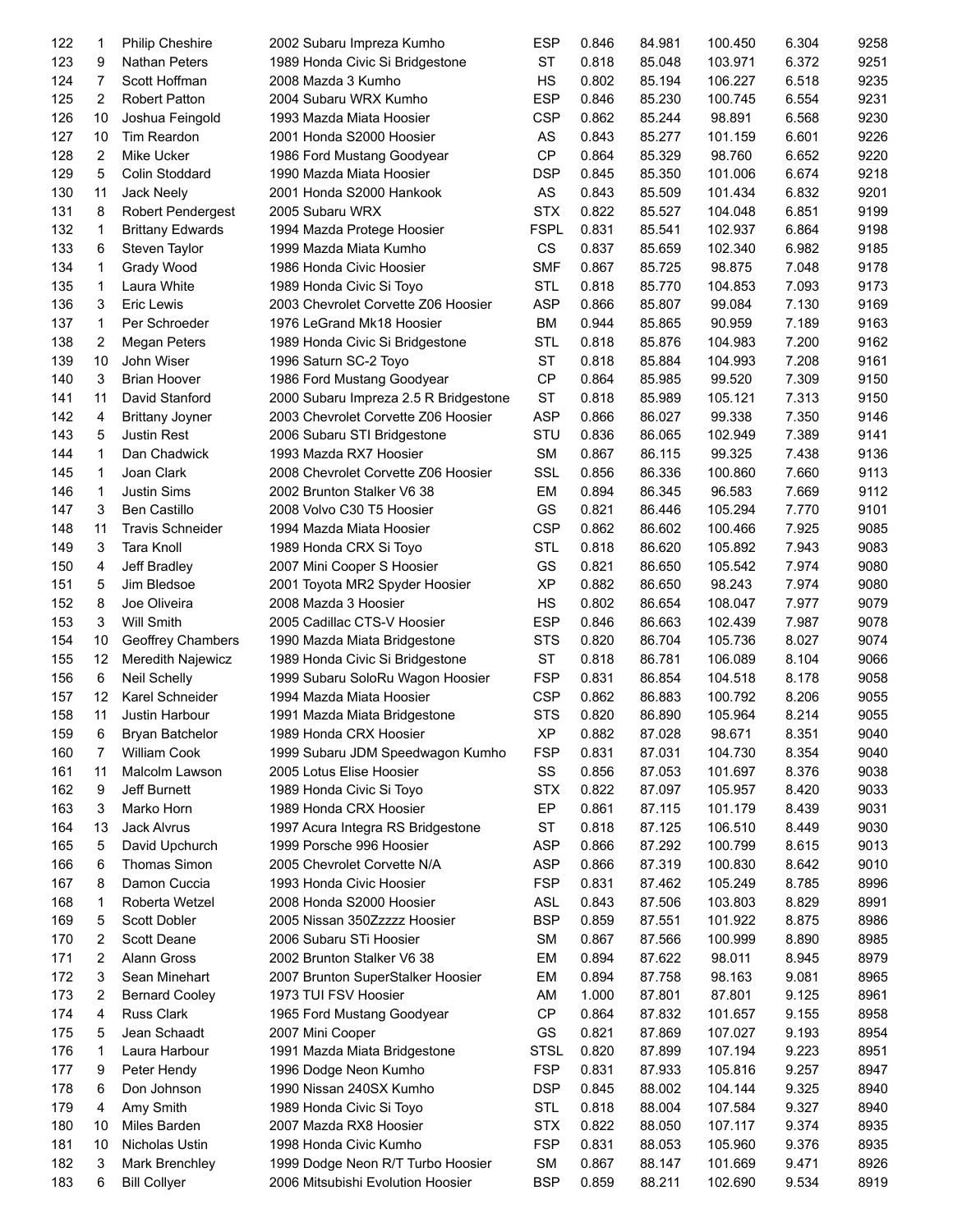| 184 | 9              | Stephen Seymore        | 1996 Honda Civic                                           | HS          | 0.802 | 88.267 | 110.059 | 9.591  | 8913 |
|-----|----------------|------------------------|------------------------------------------------------------|-------------|-------|--------|---------|--------|------|
| 185 | 7              | Teddie Alexandrova     | 1999 Mazda Miata Sport Hoosier                             | CS          | 0.837 | 88.336 | 105.539 | 9.660  | 8906 |
| 186 | 11             | Chris Rotenberry       | 2005 Ford Mustang GT Dunlop                                | <b>STX</b>  | 0.822 | 88.358 | 107.492 | 9.682  | 8904 |
| 187 | $\overline{7}$ | Chris Schmid           | 2004 Dodge Neon SRT-4 Hoosier                              | <b>DSP</b>  | 0.845 | 88.366 | 104.575 | 9.689  | 8903 |
| 188 | 12             | <b>Russell Lewis</b>   | 1997 BMW 328is Dunlop                                      | <b>STX</b>  | 0.822 | 88.415 | 107.561 | 9.739  | 8899 |
| 189 | 10             | Alan Starcher          | 2004 Mazda 3 Toyo                                          | <b>HS</b>   | 0.802 | 88.449 | 110.286 | 9.773  | 8895 |
| 190 | 4              | Robert Chrismas        | 1987 Honda CRX Hoosier                                     | EP          | 0.861 | 88.520 | 102.811 | 9.844  | 8888 |
| 191 | 12             | Terence Z Adams        | 2002 Honda S2000 Hoosier                                   | AS          | 0.843 | 88.610 | 105.113 | 9.934  | 8879 |
| 192 | $\overline{c}$ | Mark Van De Carr       | 1970 Triumph Spitfire Goodyear                             | DM          | 0.900 | 88.617 | 98.463  | 9.940  | 8878 |
| 193 | 12             | Sean Banerjee          | 1988 Honda CRX Bridgestone                                 | <b>STS</b>  | 0.820 | 88.784 | 108.273 | 10.107 | 8862 |
| 194 | 13             | Mike Dorohoff          | 1996 Mazda Miata Hoosier                                   | <b>CSP</b>  | 0.862 | 88.812 | 103.030 | 10.135 | 8859 |
| 195 | 6              | Tom Heath              | 2008 Subaru WRX N/A                                        | STU         | 0.836 | 88.845 | 106.274 | 10.169 | 8855 |
| 196 | 6              | Jodi Bradley           | 2007 Mini Cooper S Hoosier                                 | DS          | 0.819 | 88.897 | 108.543 | 10.220 | 8850 |
| 197 | 13             | Christopher Becker     | 2005 Ford Mustang                                          | <b>STX</b>  | 0.822 | 88.911 | 108.164 | 10.234 | 8849 |
| 198 | 4              | Rob Ippolito           | 1990 Ford Mustang Kumho                                    | SM          | 0.867 | 88.923 | 102.564 | 10.247 | 8848 |
| 199 | 8              | Laura Johnson          | 1990 Nissan 240SX Kumho                                    | <b>DSP</b>  | 0.845 | 88.946 | 105.261 | 10.269 | 8845 |
| 200 | $\mathbf{1}$   | <b>Scott Clontz</b>    | 2002 Birel CR32V                                           | F125        | 0.957 | 89.044 | 93.045  | 10.368 | 8836 |
| 201 | 14             | <b>Bryan Hull</b>      | 1991 Saturn SC Kumho                                       | <b>ST</b>   | 0.818 | 89.053 | 108.867 | 10.377 | 8835 |
| 202 | 12             | Don Leckey             | 2007 Lotus Elise Hoosier                                   | SS          | 0.856 | 89.060 | 104.042 | 10.383 | 8834 |
| 203 | $\overline{7}$ | <b>Edward Wesch</b>    | 1992 Chevrolet Corvette Hoosier                            | <b>BSP</b>  | 0.859 | 89.222 | 103.867 | 10.545 | 8818 |
| 204 | 13             | <b>Brett Howell</b>    | 1991 Mazda Miata Bridgestone                               | <b>STS</b>  | 0.820 | 89.254 | 108.846 | 10.577 | 8815 |
| 205 | 5              | Sean T Ittner          | 2000 Ford Mustang V6 Hoosier                               | <b>CP</b>   | 0.864 | 89.277 | 103.330 | 10.601 | 8813 |
| 206 | $\mathbf{1}$   | Anna Deane             | 2006 Suburu STi Hoosier                                    | <b>SML</b>  | 0.867 | 89.307 | 103.007 | 10.631 | 8810 |
| 207 | $\overline{7}$ | <b>Rick Therrien</b>   | 2008 BMW 135i Kumho                                        | STU         | 0.836 | 89.527 | 107.090 | 10.851 | 8788 |
| 208 | 5              | Howard Sharf           | 1985 Honda CRX Hoosier                                     | EP          | 0.861 | 89.550 | 104.007 | 10.874 | 8786 |
| 209 | 14             | Darren Darby           | 1999 Mazda Miata Hoosier                                   | <b>CSP</b>  | 0.862 | 89.570 | 103.910 | 10.894 | 8784 |
| 210 | 14             | Andy Monfalcone        | 1989 Honda CRX Si Toyo                                     | <b>STS</b>  | 0.820 | 89.661 | 109.343 | 10.985 | 8775 |
| 211 | $\overline{2}$ | Patsy Tabor            | 2000 Honda S2000 Hoosier                                   | <b>ASL</b>  | 0.843 | 89.978 | 106.735 | 11.301 | 8744 |
| 212 | 11             | <b>Ryan Davies</b>     | 2008 Mazda 3 Hoosier                                       | <b>HS</b>   | 0.802 | 90.073 | 112.311 | 11.397 | 8735 |
| 213 | 3              | Eugene Cooley          | 1973 Tui FSV Hoosier                                       | AM          | 1.000 | 90.227 | 90.227  | 11.551 | 8720 |
| 214 | $\overline{c}$ | Carol Cone             | 1991 Mazda Miata Bridgestone                               | <b>STSL</b> | 0.820 | 90.493 | 110.357 | 11.816 | 8694 |
| 215 | 13             | Jon Nwanagu            | 2008 Honda S2000 CR Hoosier                                | AS          | 0.843 | 90.521 | 107.380 | 11.845 | 8691 |
| 216 | 9              | Lance Elbertson        | 2004 Lexus IS300 Kumho                                     | <b>DSP</b>  | 0.845 | 90.550 | 107.160 | 11.874 | 8689 |
| 217 | $\overline{7}$ | Jim Bennett            | 1991 Nissan 240sx Kumho                                    | <b>XP</b>   | 0.882 | 90.590 | 102.710 | 11.914 | 8685 |
| 218 | 5              | <b>Bruce Seafler</b>   |                                                            | <b>FS</b>   | 0.833 | 90.686 | 108.867 | 12.010 | 8676 |
| 219 | 1              | Katie Orgler           | 2008 Ford Mustang Bullitt Hoosier<br>2006 Mazda RX-8 Kumho | <b>BSL</b>  | 0.835 | 90.736 | 108.666 | 12.060 | 8671 |
| 220 | 15             |                        |                                                            | <b>STS</b>  | 0.820 | 90.936 | 110.897 | 12.259 | 8652 |
|     |                | John Tavolacci         | 1988 Honda CRX Si Bridgestone                              |             |       |        |         |        |      |
| 221 | $\mathbf{1}$   | Brenda Ucker           | 1986 Ford Mustang Goodyear                                 | <b>CPL</b>  | 0.864 | 91.811 | 106.263 | 13.135 | 8569 |
| 222 | 16             | Teresa Gualtieri Clark | 1988 Honda CRX Bridgestone                                 | <b>STS</b>  | 0.820 | 91.830 | 111.988 | 13.154 | 8568 |
| 223 | 1              | Krista Minehart        | 2007 Brunton Super Stalker                                 | EML         | 0.894 | 92.024 | 102.935 | 13.347 | 8550 |
| 224 | 1              | Neva Hoover            | 2008 AMV Kart Ohio Valley                                  | F125L       | 0.957 | 92.181 | 96.323  | 13.505 | 8535 |
| 225 | 2              | Michelle Dorman        | 2006 Chevy ZO6 Corvette Hoosier                            | SSL         | 0.856 | 92.665 | 108.254 | 13.989 | 8490 |
| 226 | 15             | <b>Robert Mayfield</b> | 1997 Mazda Miata Hoosier                                   | <b>CSP</b>  | 0.862 | 92.989 | 107.876 | 14.313 | 8461 |
| 227 | 15             | <b>Bob Poling</b>      | 2001 Toyota Celica GT-S N/A                                | ST          | 0.818 | 93.677 | 114.520 | 15.001 | 8399 |
| 228 | 3              | Dean Van De Carr       | 1970 Triumph Spitfire Goodyear                             | DM          | 0.900 | 93.911 | 104.346 | 15.235 | 8378 |
| 229 | 5              | Miloslava Hrabetova    | 1992 Toyota MR2 Kumho                                      | ES          | 0.823 | 94.006 | 114.224 | 15.330 | 8369 |
| 230 | 7              | David Ball             | 1990 Chevy Corvette N/A                                    | <b>ASP</b>  | 0.866 | 94.435 | 109.047 | 15.758 | 8331 |
| 231 | 2              | <b>Matthew Feeney</b>  | 2002 Birel Kart                                            | F125        | 0.957 | 94.649 | 98.902  | 15.973 | 8312 |
| 232 | 1              | Diane Austin           | 1960 Austin Mini Hoosier                                   | <b>DML</b>  | 0.900 | 94.694 | 105.216 | 16.018 | 8308 |
| 233 | 2              | <b>Tracy Lewis</b>     | 1965 Ford Mustang Goodyear                                 | <b>CPL</b>  | 0.864 | 95.149 | 110.126 | 16.472 | 8269 |
| 234 | 1              | <b>Richard Miller</b>  | 1958 Austin Healey Sprite Hoosier                          | GP          | 0.841 | 95.184 | 113.179 | 16.507 | 8266 |
| 235 | 2              | Denise Kirk            | 1999 Mazda Miata Hoosier                                   | <b>CSPL</b> | 0.862 | 95.948 | 111.309 | 17.272 | 8200 |
| 236 | 10             | <b>Edward Raiford</b>  | 2003 Dodge SRT4 Hoosier                                    | <b>DSP</b>  | 0.845 | 96.179 | 113.821 | 17.502 | 8180 |
| 237 | 16             | <b>William Hull</b>    | 1991 Saturn SC Kumho                                       | ST          | 0.818 | 96.870 | 118.423 | 18.194 | 8122 |
| 238 | 3              | Elizabeth Leckey       | 2007 Lotus Elise Hoosier                                   | SSL         | 0.856 | 97.255 | 113.616 | 18.579 | 8090 |
| 239 | 4              | Jacqueline Lawson      | 2005 Lotus Elise Hoosier                                   | SSL         | 0.856 | 97.272 | 113.636 | 18.596 | 8088 |
| 240 | 12             | Dennis Gatto           | 2007 BMW Mini Cooper Hoosier                               | HS          | 0.802 | 97.300 | 121.322 | 18.624 | 8086 |
| 241 | 5              | Elizabeth Mulig        | 2008 Chevrolet Corvette Z06 Hoosier                        | SSL         | 0.856 | 97.482 | 113.881 | 18.806 | 8071 |
| 242 | 1              | Ryan Collyer           | 2008 Birel AR28 Bridgestone                                | FJB         | 0.832 | 97.588 | 117.293 | 18.911 | 8062 |
| 243 | 6              | Ronald Ittner          | 2000 Ford Mustang Hoosier                                  | CP          | 0.864 | 97.776 | 113.167 | 19.100 | 8047 |
| 244 | 6              | Charina Hansen         | 1987 Honda CRX Hoosier                                     | EP          | 0.861 | 98.641 | 114.566 | 19.965 | 7976 |
| 245 | 7              | Randy Pajer            | 1967 Chevrolet El Camino Kumho                             | <b>CP</b>   | 0.864 | 98.851 | 114.411 | 20.175 | 7959 |